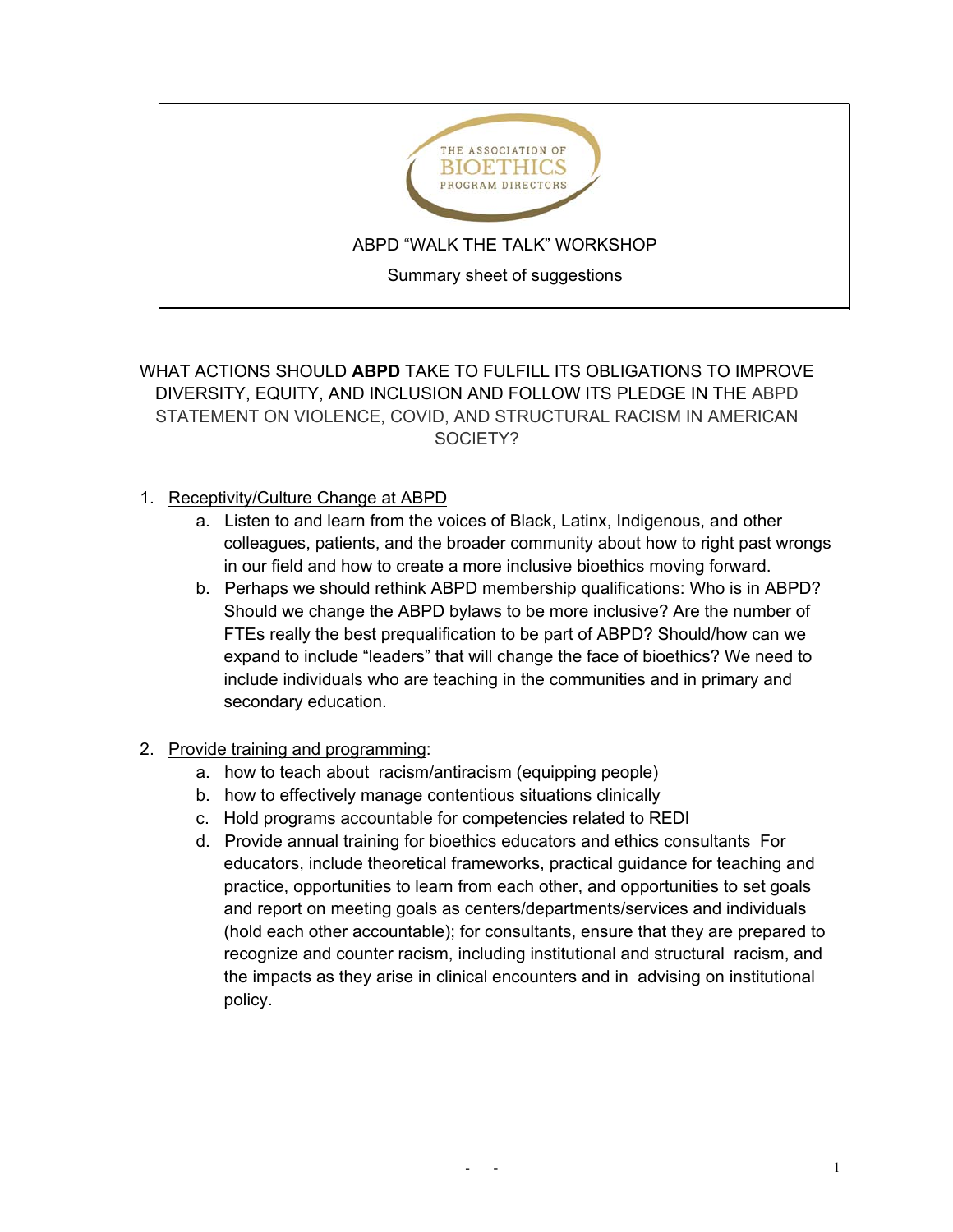- e. Sponsor annual essay competition or connect with national competitions in ethics at HS, college, and graduate levels. Top essays receive funds to travel to ASBH or other national bioethics meeting. Would also help introduce K-12 educators to the field
- f. Collaborate with ASBH to run a year-long bootcamp at national level, with goal of recruiting underrepresented trainees into the field.
- 3. Create requirements/standards for membership
	- a. Require immersive and comprehensive antiracism training for all leaders in Bioethics.
	- b. Provide guidance and accountability on ensuring that all programs hold true to the plans and curricula created
	- c. Hold directors accountable for, e.g., specific curricula in bioethics that support the goals of REDI
	- d. Hold programs accountable for competencies related to REDI: Hold directors accountable for, e.g., specific curricula in bioethics that support the goals of REDI
- 4. Encourage the Field in General to Raise standards by:
	- a. Assuring representation on review and policy committees includes scholars of color.
	- b. Include the voices of black scholars and women who did things and do not get historical credit—i.e., correct the history of the field. (See AJOB article by Bob Baker.)
	- c. Expand what counts as diversity expertise; current field is very narrow. Need to cross train and learn about humanities and ethics.
- 5. Create a development plan
	- a. Use the AMA antiracism plan as a model. Work with leading organizations and societies within Bioethics to generate a comprehensive plan to include antiracism curricula and standardized training competencies.
	- b. Collect annual reports from centers/departments on how they've met goals formulated at previous meetings.
- 6. Engage in outreach/support
	- a. Make a concerted effort to reach out to HBCUs
	- b. ABPD reps go on tv or NPR and conduct discussions of bioethics and how we are working toward these goals. This would reach the wider community and allow it to hold us accountable
	- c. Sponsor marginalized students; provide funding to send students/scholars (early) to ASBH to increase diversity, networking scholarships, and jobs
	- d. Create content on social media about the field.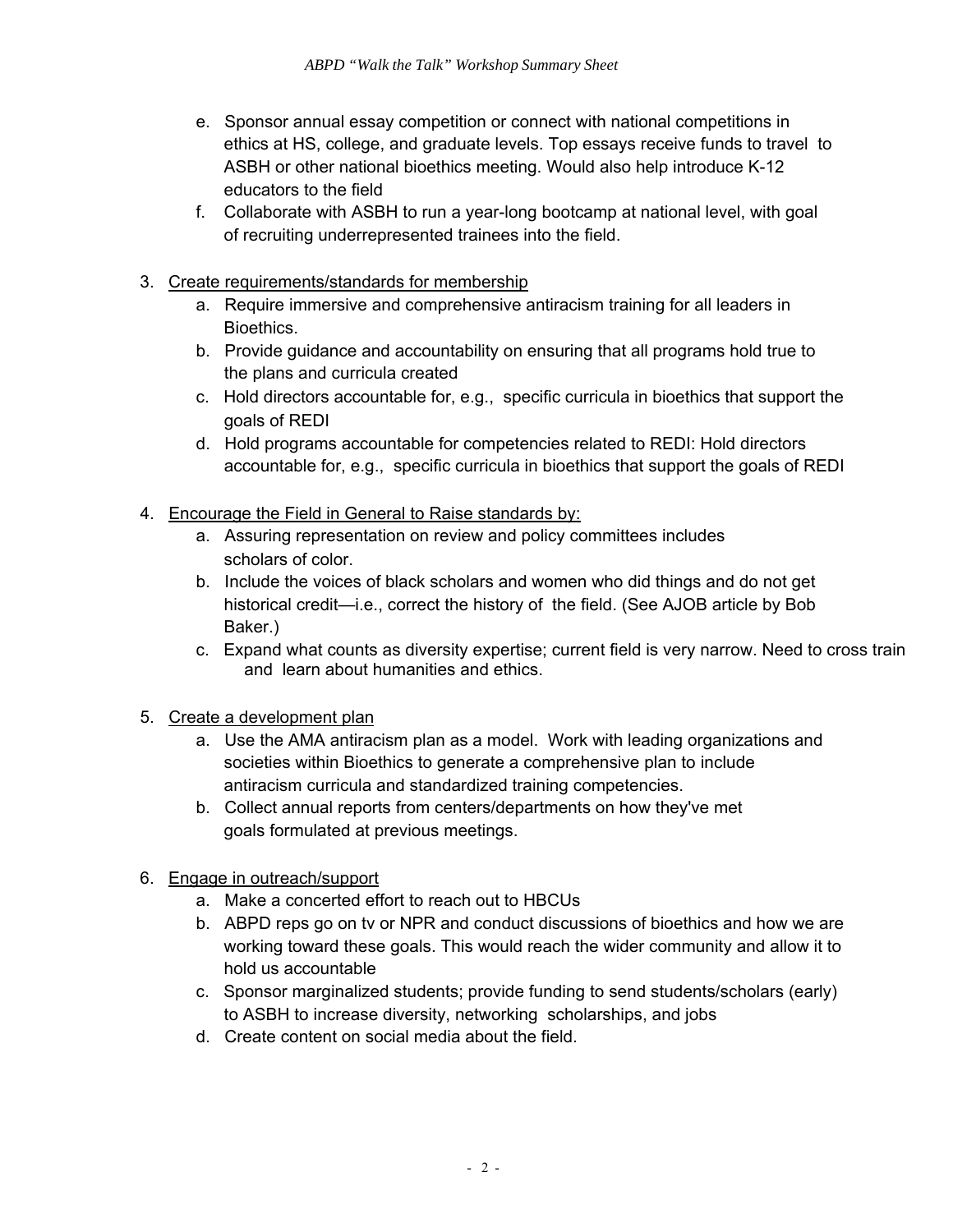e. Connect with National Ethics Bowl <https://nhseb.unc.edu/>

### 7. Improve resources

- a. Improve online resources on the ABPD website and regularly update
	- i. Develop guidelines for instructors to make their curricula/syllabi more inclusive, equitable, and diverse.
	- ii. Create a repository of shared ideas and best practices that have demonstrated success in uplifting marginalized voices; develop antiracist programming
	- iii. Guidelines/ updated resources for educators in K-12 and undergraduate education to introduce bioethics to students and connect them to opportunities in the field.
- b. Highlight national communication programs modeling best practices
- c. Address the hurdles those in historically marginalized communities have to participating in conversations--e.g., go to the communities, at times that they can meet; provide nominal incentives to compensate for time commitments
- d. Expand the bioethics canon, and incentivize expansion through institutional funding
	- i. Explicitly recognize and examine violence against Black communities, including gun violence, police brutality, structural racism, and poverty, as medical, mental health, and public health challenges worthy of ethical analysis, research, teaching, and redress.
	- ii. Incorporate racism more fully into our understanding of, and work on, justice in health and health care.
	- iii. Promote and encourage empirical work on the ethical implications of race, racism, discrimination, health disparities, and other products of structural racism on medicine, public health, and the provision of healthcare services.
	- iv. explicit statement of why, how, etc
- e. Prioritize funding opportunities and journal symposia on issues at the intersection of bioethics and race.
- f. Create content or guidelines for K-12 and undergrad students (see https:[//www.amstat.org/](http://www.amstat.org/) for model)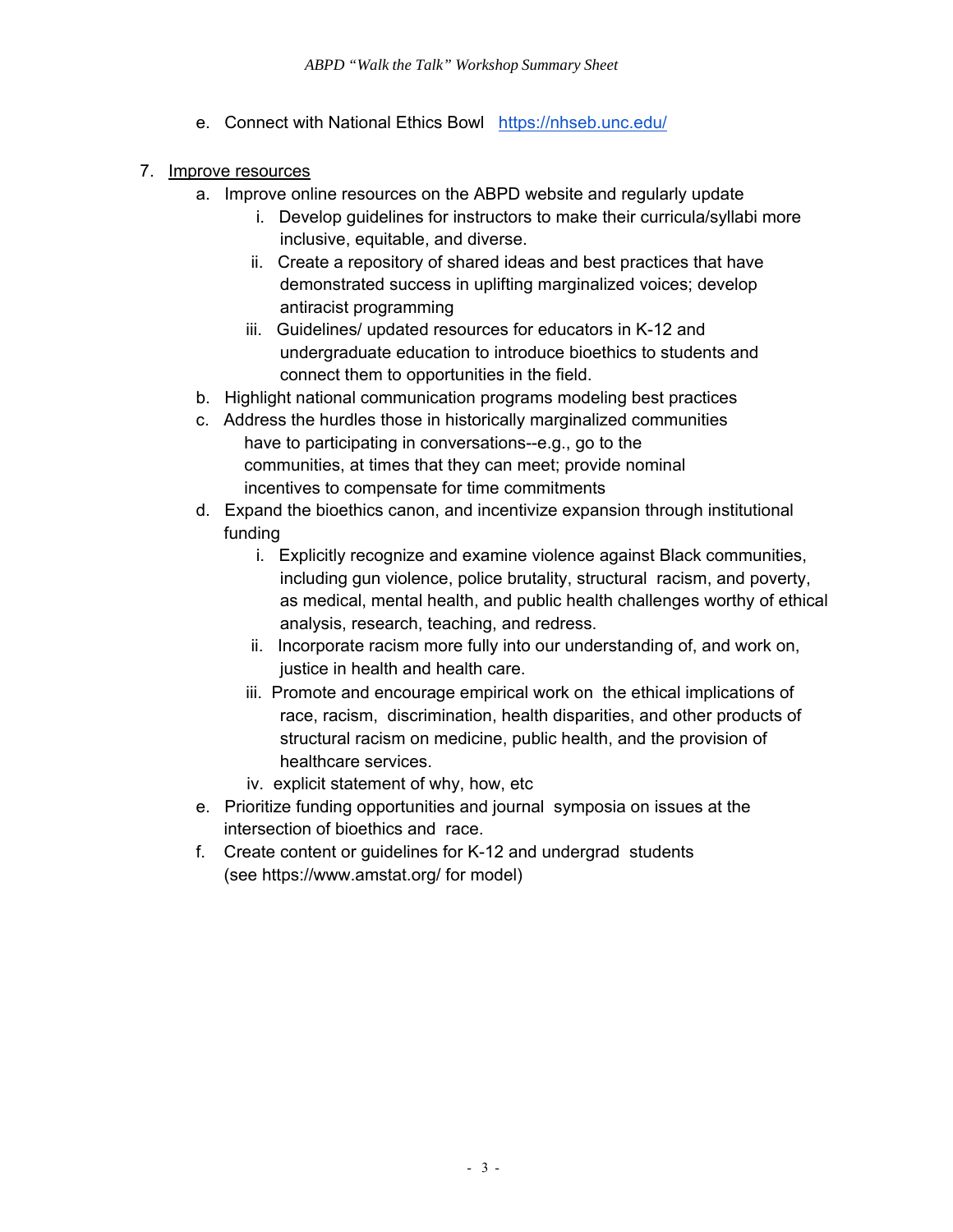WHAT ACTIONS SHOULD **BIOETHICS CENTERS AND PROGRAMS** TAKE TO FULFILL THEIR OBLIGATIONS TO IMPROVE DEI AND FOLLOW THE PLEDGE MANY CENTER DIRECTORS SIGNED IN THE ABPD STATEMENT ON VIOLENCE, COVID, AND STRUCTURAL RACISM IN AMERICAN SOCIETY?

## 1. Receptivity/ Culture change

- a. Seek out and engage work already being done by Black scholars, as well as that of other underrepresented groups, and invite them to collaborate on and lead scholarly projects, working groups, and academic publications in bioethics; reject opportunities that fail to include diverse voices
- b. Include DEI statements in mission/vision statements
- c. Require antiracism training and have internal courageous conversations to address "in group/out group" issues
- d. Metrics: Create clear metrics geared towards enhancing DEI work, and ensure honest measurement by including broad evaluators; recognize that if you prioritize DEI, other projects/work may not be able to be funded or enhanced.

Be clear about the direction and the trade-offs.

### 2. Faculty and Recruitment

- a. Nurture careers of scholars of color by: (1) engaging in innovative partnerships; (2) fairly compensating work.
- b. Need faculty endowments and faculty incentives
- c. Support meetings so junior scholars can network
- d. Make child care, education, and other incentive strategies available.
- e. Recruitment: develop a faculty pipeline through our graduate students (Growing your own)
- f. Post openings in diverse areas to open the pool; reach out to HBCUs
- g. Expertise in DEI should be tied to a domain of work. If you are working in areas affected by inequities and health disparities, you must have certain expertise.
- h. Develop faculty recruitment and strategic plans to move Provosts and Presidents to allocate funds for research and retention
- i. Grant/fundraising to fund FTE. Then assist in mentoring so that we can find grant writing and tenure mentors
- j. Support for DEI to be included in the tenure and academic promotion requirements

### 3. Rethink bioethics as a field

- a. Expand the bioethics canon
	- i. Explicitly recognize and examine violence against Black communities, including gun violence, police brutality, structural racism, and poverty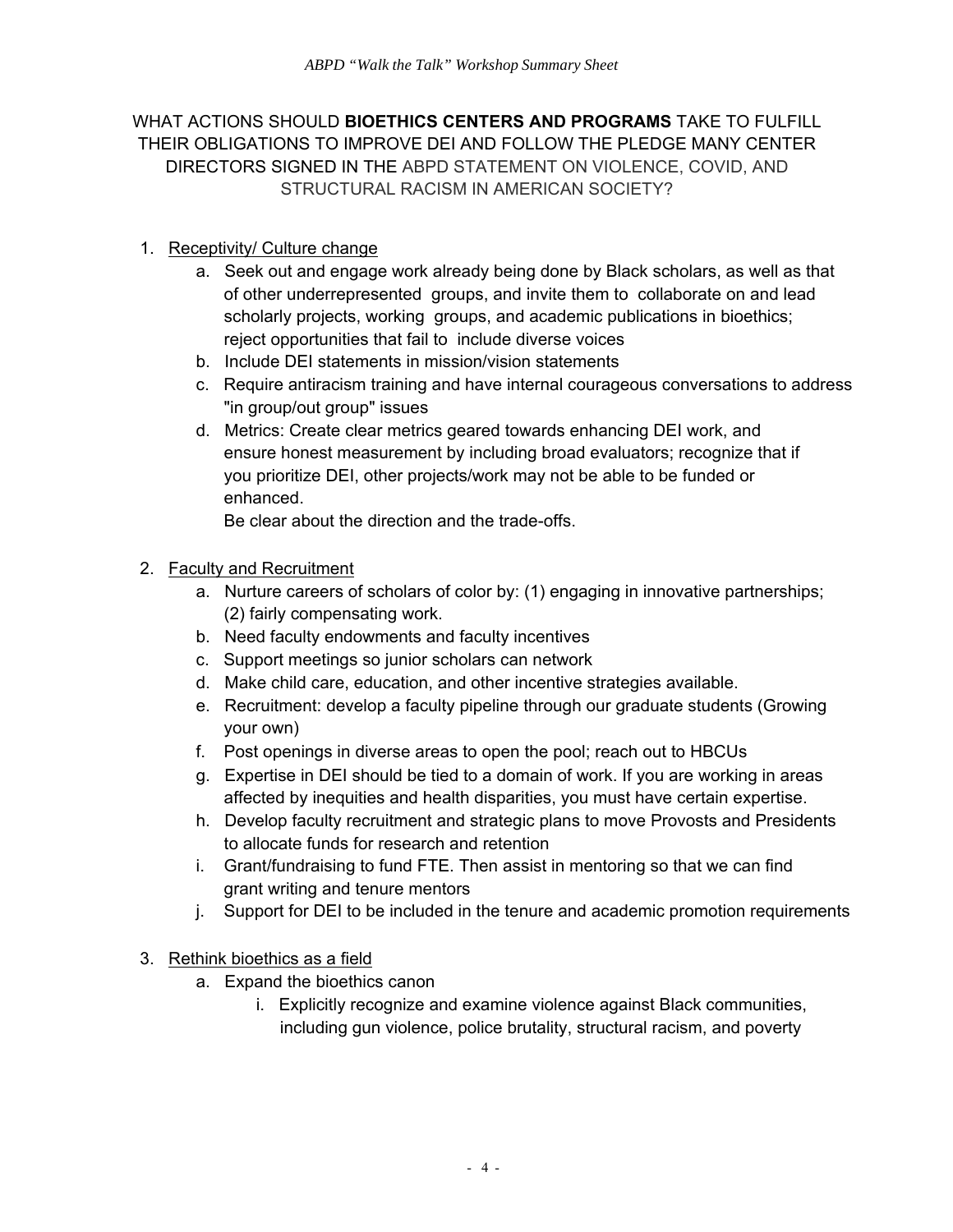as medical, mental health, and public health challenges worthy of ethical analysis, research, teaching, and redress.

- ii. Incorporate racism more fully into our understanding of, and work on, justice in health and health care.
- iii. Promote and encourage empirical work on the ethical implications of race, racism, discrimination, health disparities, and other products of structural racism on medicine, public health, and the provision of healthcare services.
- iv. Explicit statement of why, how, etc.
- b. Require some level of training/scholarship from faculty
- 4. Education/training
	- a. Ensure that R/G/C/anti-racism are included in all curricula.
	- b. Master's students should not be able to graduate without demonstrated skills in DEI. It should be seen as a competency like other competencies.
	- c. Increase opportunities for undergraduates to train in Master's programs so that there is no gap or step out; 4+1 programs.
	- d. Develop internships for younger students to shadow consultants or participate in ethics committees.
	- f. Participate in/encourage ABPD to have annual programs and training for the field (and ASBH as well)
	- g. Cross-train individuals in bioethics and health humanities; currently what counts as expertise is very narrow, which limits voices at the table
	- h. Grad student populations are difficult; standard of living is expensive; we don't have money and there is no pay bump. Consider offering online programs and make it easier to diversify.

# 5. Outreach/Programming

- a. Collaborate and partner with DEI departments to develop joint programming
- b. Create relationships with local HS: guest lectures; classes; summer programs;
- c. Increase outreach to local community to participate in Center activities and to be a voice in policy and consultation
- d. Reach out to HBCUs
- e. Get speakers, lectures, and endowments to speak about race issues. Intentionally diversify speakers